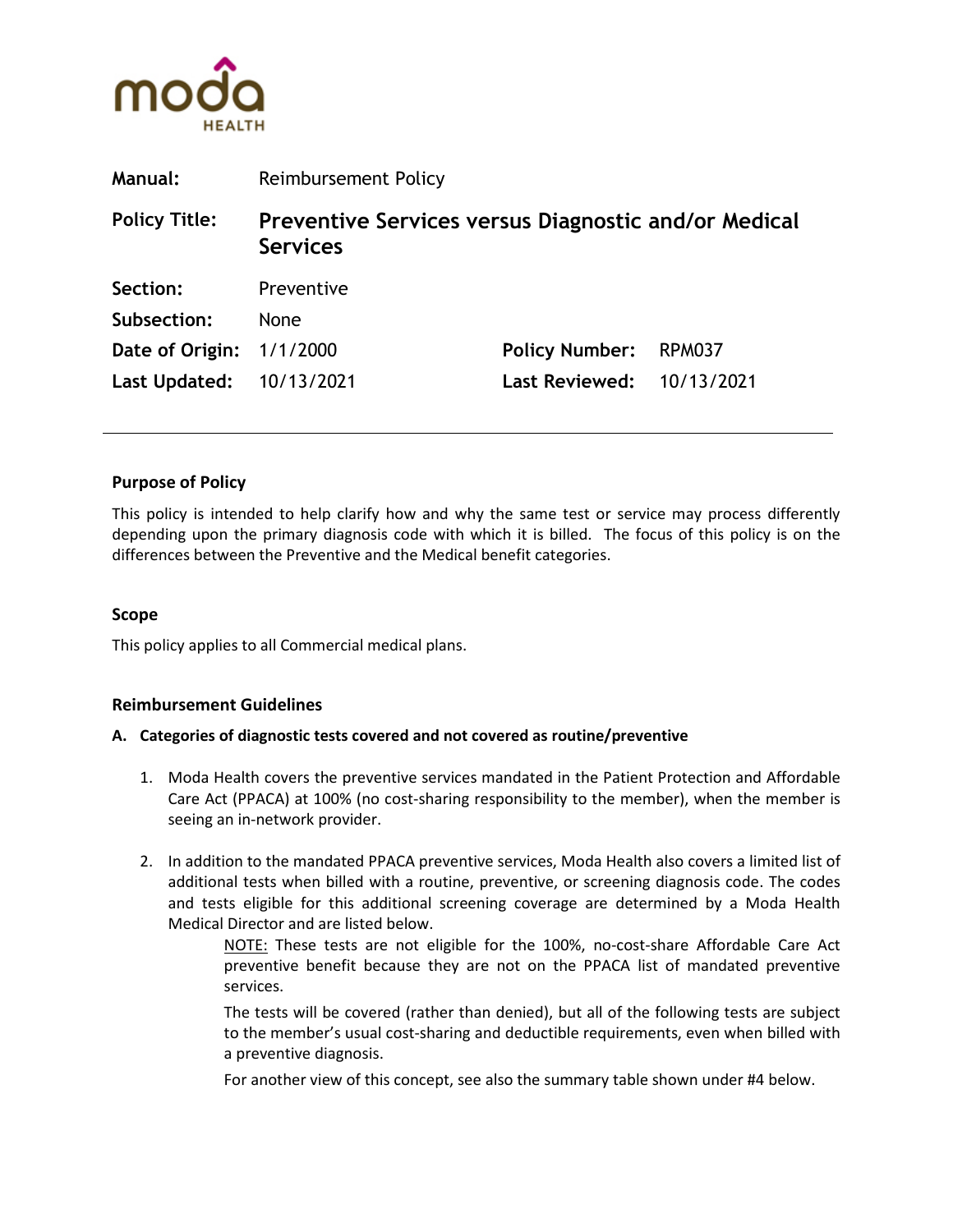The following additional CPT codes will be covered as noted above when submitted with a routine/preventive/screening diagnosis as primary on the line item:

- 80048 (Basic metabolic panel)
- 80050 (General health panel)
- 80051(Electrolyte panel)
- 80053 (Comprehensive metabolic panel)
- 80061 (Lipid panel)
- 81001 (Urinalysis, by dip stick or tablet reagent; automated, with microscopy)
- 82310 (Calcium; total)
- 83036 (Hemoglobin; glycosylated (A1C))
- 83655 (Lead)
- 84443 (Thyroid stimulating hormone (TSH))
- 85025 (Blood count; complete (CBC), automated)
- Chlamydia screening for males (87110, 87270, 87370, 87490, 87491, 87492, 87810) *(Note: female Chlamydia screening covered under PPACA @ 100%)*
- Gonorrhea (gonorrhoeae) screening for males (87590, 87591 and 87592) *(Note: female Gonorrhea (gonorrhoeae) screening covered under PPACA @ 100%)*

Effective for dates of service 12/1/2015 and forward, the following additional CPT codes will also be covered as noted above when submitted with a routine/preventive/screening diagnosis as primary on the line item:

- 82306 (Vitamin D; 25 hydroxy, includes fraction(s), if performed)
- 82607 (Cyanocobalamin (Vitamin B-12))
- 82670 (Estradiol)
- 82746 (Folic acid; serum)
- 83721 (Lipoprotein, direct measurement; LDL cholesterol)
- 85652 (Sedimentation rate, erythrocyte; automated)
- 87480 (Infectious agent detection by nucleic acid (DNA or RNA); Candida species, direct probe technique)
- 87510 (Infectious agent detection by nucleic acid (DNA or RNA); Gardnerella vaginalis, direct probe technique)
- 87660 (Infectious agent detection by nucleic acid (DNA or RNA); Trichomonas vaginalis, direct probe technique)
- 80076 (Hepatic function panel)
- 82248 (Bilirubin; direct)
- 82270 (Blood, occult, by peroxidase activity (eg, guaiac), qualitative; feces, consecutive collected specimens with single determination, for colorectal neoplasm screening (ie, patient was provided 3 cards or single triple card for consecutive collection))
- 82274 (Blood, occult, by fecal hemoglobin determination by immunoassay, qualitative, feces, 1-3 simultaneous determinations)
- 82570 (Creatinine; other source)
- 84075 (Phosphatase, alkaline)
- 85027 (Blood count; complete (CBC), automated (Hgb, Hct, RBC, WBC and platelet count))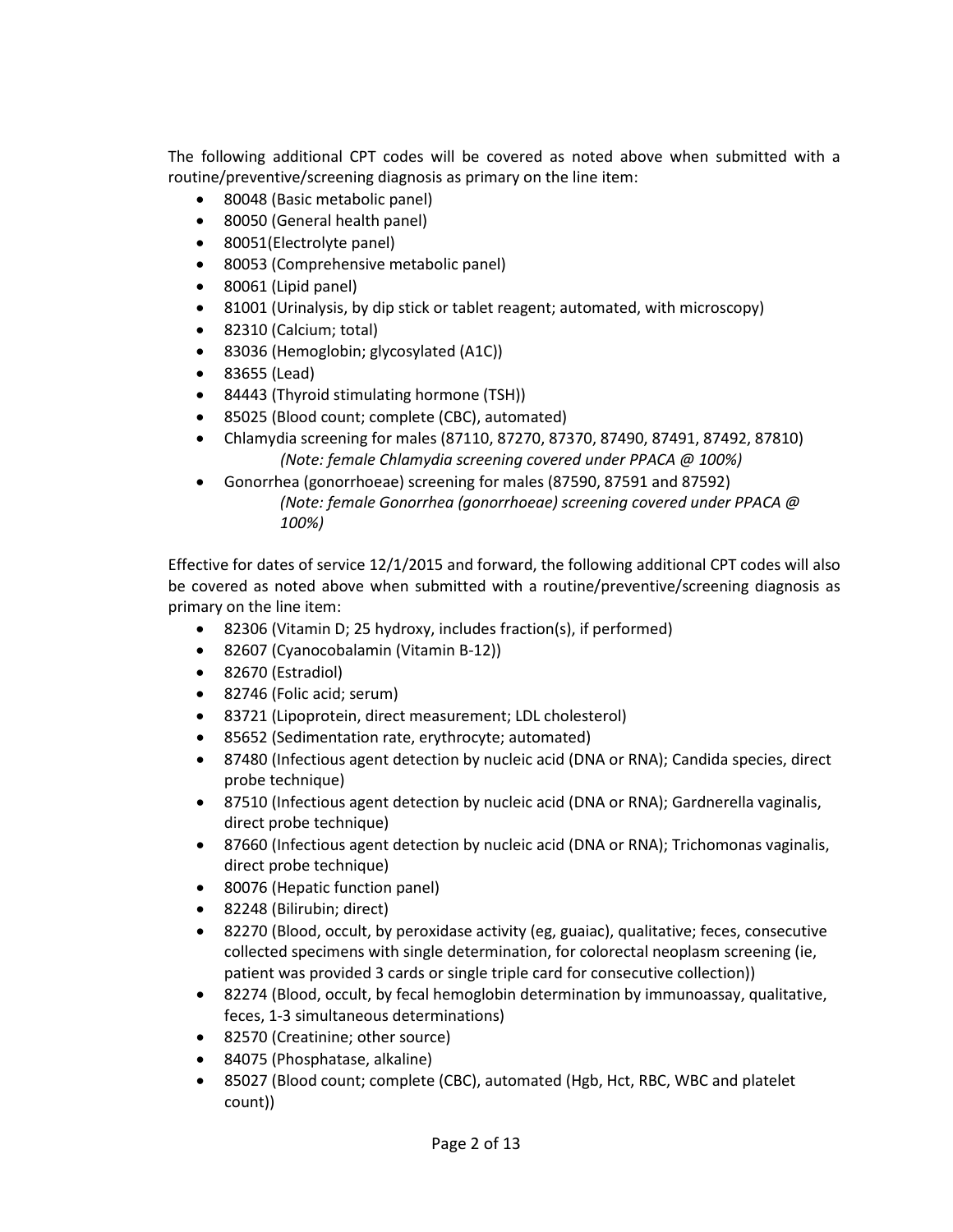3. The remainder of lab procedure codes and diagnostic services are covered when billed with a medical diagnosis code (diagnosis indicating the member has symptoms or problems) but are considered non-covered and will be denied if billed with a routine/preventive diagnosis code.

Financial responsibility for non-covered screening lab tests:

### a. **Provider Responsibility.**

Non-covered screening lab procedure codes will be denied to provider responsibility, as Moda Health believes the lack of a symptom or medical problem diagnosis code for these tests most often represents an oversight or billing error on the claim for which the member should not be financially liable.

### b. **Member Responsibility.**

Effective for claims with date of service 02/01/2015 and after:

When these non-covered screening procedure codes are performed in the absence of any symptoms or problems because either you or the member believes one of these tests is needed for screening purposes, the denials may be processed *to* member responsibility when *all* of the following requirements are met:

- i. The member signs and dates a waiver of liability form on or prior to the date of service.
	- a) The services must be performed or initiated within 30-days of when the waiver of liability was signed.
	- b) For an ongoing course of treatment and/or rental, the waiver is valid for no more than one year from the date of the member signature. A new waiver of liability would need to be obtained before billing additional services beyond one year.
- ii. The procedure codes are billed with modifier GA or GX appended.
	- a) Please be prepared to submit a copy of the waiver of liability form upon request should review become necessary (e.g. in case of a member appeal).
	- b) If the original claim was submitted without modifier GA or GX and a corrected claim needs to be submitted, a copy of the waiver of liability form needs to accompany the corrected claim to support the change in coding from the original submitted claim.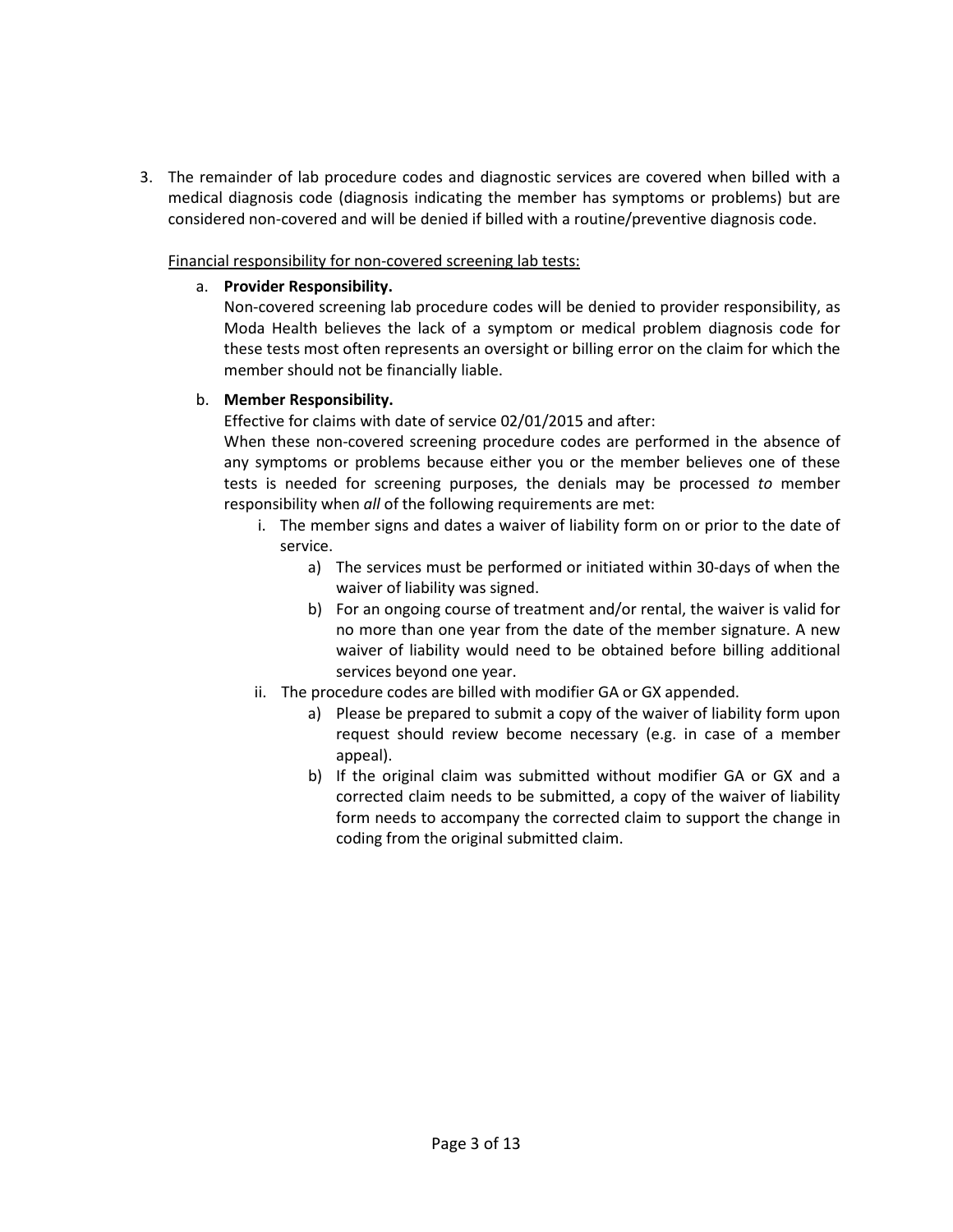4. To summarize categories # 1, 2, & 3 above, Moda Health covers routine/preventive testing as follows:

|                                | Covered, not necessarily at    |                             |
|--------------------------------|--------------------------------|-----------------------------|
| Covered at 100%:               | 100% level.                    | Not covered for routine,    |
| (if performed by in-network    | Deductible and usual member    | preventive, or screening    |
| provider)                      | cost-sharing apply.            | diagnosis codes:            |
| (mandated, "category 1")       | (not mandated, "category 2")   | (not covered, "category 3") |
| List of preventive services    | 80048, 80050, 80051, 80053,    | All other tests.            |
| mandated<br>in the<br>Patient  | 80061, 81001, 82310, 83036,    |                             |
| Protection and Affordable Care | 83655, 84443, 85025, 87110,    |                             |
| Act (PPACA).                   | 87270, 87370, 87490, 87491,    |                             |
|                                | 87492, 87810, 87590, 87591     |                             |
|                                | and 87592.                     |                             |
|                                | For dates of service 12/1/2015 |                             |
|                                | & forward, also covered, not   |                             |
|                                | necessarily at 100% level.     |                             |
|                                | Deductible and usual member    |                             |
|                                | cost-sharing apply.            |                             |
|                                | (not mandated, "category 2")   |                             |
|                                | 80076, 82248, 82270, 82274,    |                             |
|                                | 82306, 82570, 82607, 82670,    |                             |
|                                | 82746, 83721, 84075, 85027,    |                             |
|                                | 85652, 87480, 87510, and       |                             |
|                                | 87660.                         |                             |

## **B. Determining the benefit category for processing:**

Proper payment of preventive services by Moda Health is dependent upon claim submission using diagnosis and procedure codes which identify the services as preventive.

Moda Health categorizes diagnosis codes as follows:

"Personal history of…" diagnosis codes are considered **Medical**.

"Family history of…" diagnosis codes are considered **Preventive**. (Please check to verify benefits.)

"Screening" diagnosis codes are considered **Preventive.**

"Routine" diagnosis codes are considered **Preventive.**

For example:

ICD-10-CM codes Z00.121, Z00.129, Z00.00, Z00.01 "Prophylactic" diagnosis codes are considered **Preventive.**

# **NOTE:**

ICD-10 Z-codes:

ICD-10 diagnosis codes in chapter 21 (beginning with "Z") are not automatically considered routine/preventive; some will be considered medical diagnosis codes. The determination is based upon the code description, not merely in which section of the code set the diagnosis code is found.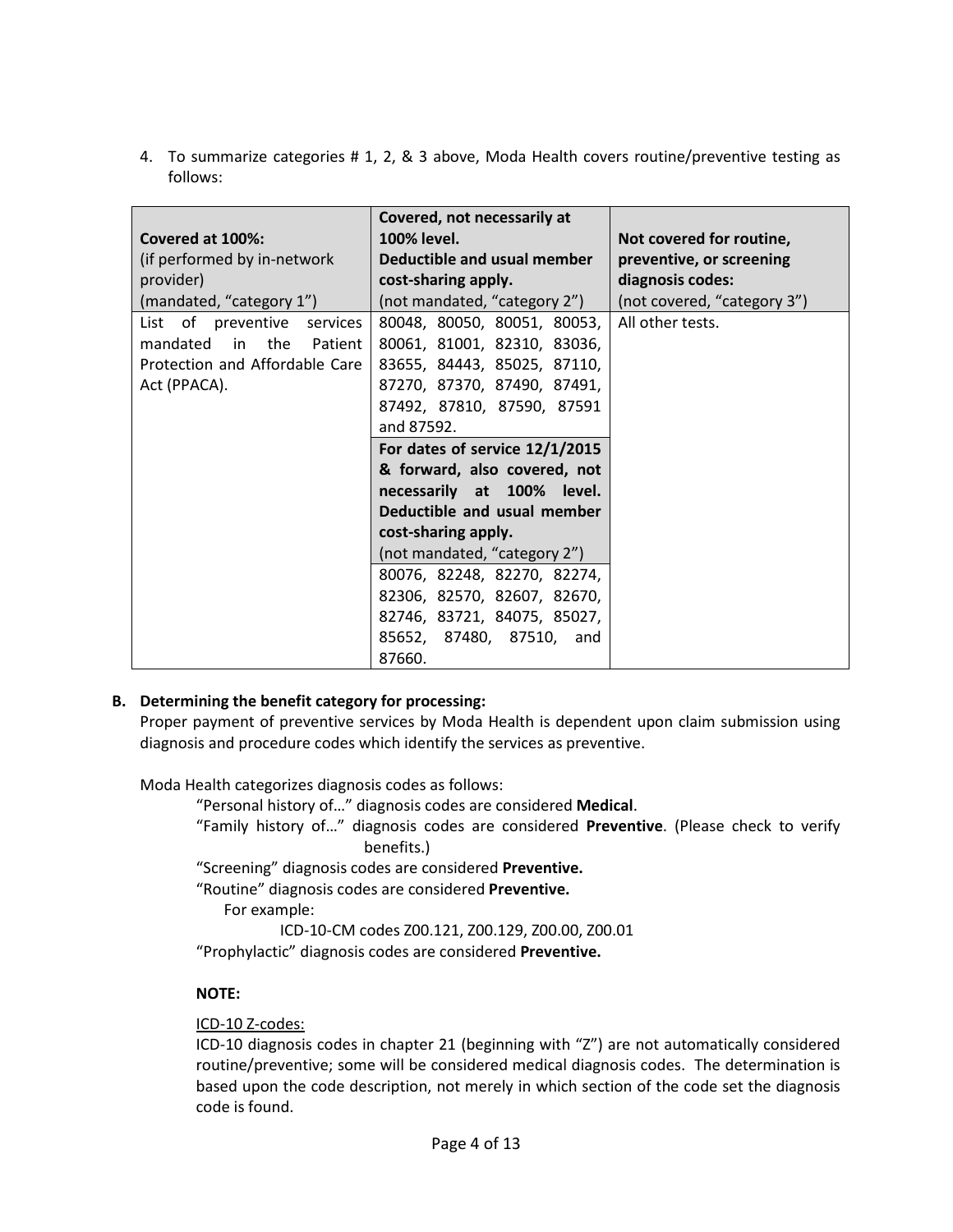## **C. Diagnostic Services Combined with a Preventive E/M Visit**

If an abnormality is encountered or a problem existing prior to this visit is addressed in the process of performing the preventive medicine evaluation, CPT guidelines define the documentation and coding requirements for reporting an additional problem-oriented E/M service in combination with the preventive E/M service code.

Similarly, lab tests ordered at an annual preventive health visit (99381 – 99397) are not all automatically eligible for coverage at the 100%, no-cost-share Affordable Care Act preventive benefit, only those tests mandated by the PPACA. Additional tests ordered because of problems existing prior to this visit, abnormalities, or new problems encountered during the preventive visit are to be billed with the diagnosis code to describe the problem or reason the test was ordered, not the diagnosis code for the preventive visit. These additional tests are considered **Medical**, not Preventive.

### **D. Modifier 33** (Preventive Services)

Pre-procedural consultations prior to screening colonoscopies must be submitted with modifier 33 appended to ensure the member's PPACA no-cost-share benefits are accessed. Please refer to Moda Health Reimbursement Policy # RPM046, "Colorectal Cancer Screening And Related Ancillary Services" (Moda Health<sup>B</sup>) for detailed instructions and coding requirements.

For the remainder of PPACA-mandated preventive services, Moda Health has configured our system to properly apply the PPACA benefit for mandated tests regardless of the presence or absence of modifier 33.

**E. Modifier PT (**Colorectal cancer screening test; converted to diagnostic test or other procedure**)** Certain ancillary services connected with colorectal cancer screening must be submitted with modifier PT appended to ensure the member's PPACA no-cost-share benefits are accessed. Please refer to Moda Health Reimbursement Policy # RPM046, "Colorectal Cancer Screening And Related Ancillary Services" (Moda Health<sup>B</sup>) for detailed instructions and coding requirements.

| Code  | <b>Code Definition</b>                                                              |
|-------|-------------------------------------------------------------------------------------|
|       | Anesthesia for lower intestinal endoscopic procedures, endoscope introduced distal  |
| 00810 | to duodenum                                                                         |
| 45303 | Proctosigmoidoscopy, rigid; with dilation (eg, balloon, guide wire, bougie)         |
| 45305 | Proctosigmoidoscopy, rigid; with biopsy, single or multiple                         |
| 45307 | Proctosigmoidoscopy, rigid; with removal of foreign body                            |
|       | Proctosigmoidoscopy, rigid; with removal of single tumor, polyp, or other lesion by |
| 45308 | hot biopsy forceps or bipolar cautery                                               |
|       | Proctosigmoidoscopy, rigid; with removal of single tumor, polyp, or other lesion by |
| 45309 | snare technique                                                                     |
|       | Proctosigmoidoscopy, rigid; with removal of multiple tumors, polyps, or other       |
| 45315 | lesions by hot biopsy forceps, bipolar cautery or snare technique                   |

The following procedure codes are configured as valid to use in combination with modifier PT: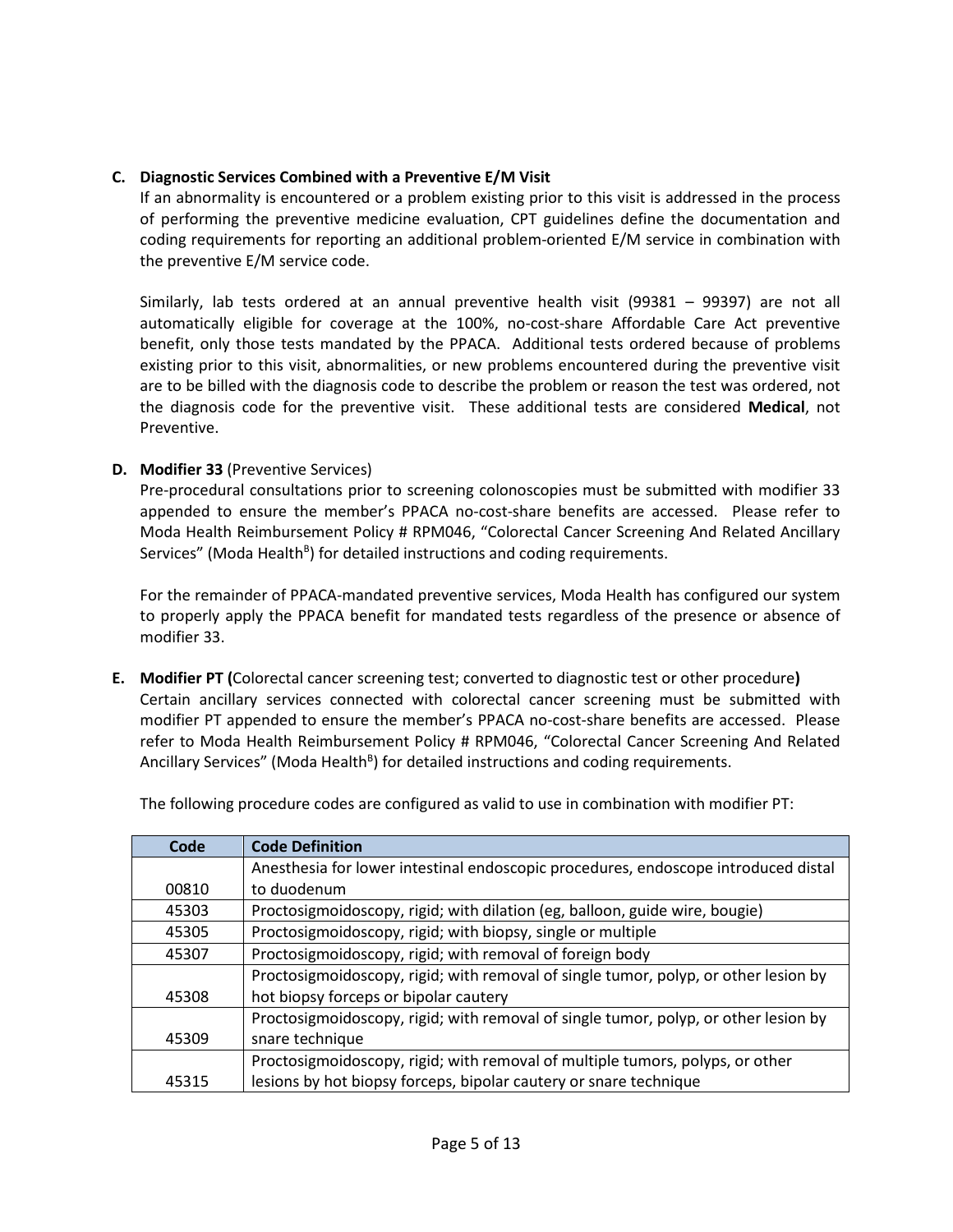| Code  | <b>Code Definition</b>                                                                 |
|-------|----------------------------------------------------------------------------------------|
|       | Proctosigmoidoscopy, rigid; with control of bleeding (eg, injection, bipolar cautery,  |
| 45317 | unipolar cautery, laser, heater probe, stapler, plasma coagulator)                     |
|       | Proctosigmoidoscopy, rigid; with ablation of tumor(s), polyp(s), or other lesion(s)    |
|       | not amenable to removal by hot biopsy forceps, bipolar cautery or snare technique      |
| 45320 | (eg, laser)                                                                            |
| 45321 | Proctosigmoidoscopy, rigid; with decompression of volvulus                             |
|       | Proctosigmoidoscopy, rigid; with transendoscopic stent placement (includes             |
| 45327 | predilation)                                                                           |
| 45331 | Sigmoidoscopy, flexible; with biopsy, single or multiple                               |
| 45332 | Sigmoidoscopy, flexible; with removal of foreign body(s)                               |
|       | Sigmoidoscopy, flexible; with removal of tumor(s), polyp(s), or other lesion(s) by hot |
| 45333 | biopsy forceps                                                                         |
| 45334 | Sigmoidoscopy, flexible; with control of bleeding, any method                          |
| 45335 | Sigmoidoscopy, flexible; with directed submucosal injection(s), any substance          |
|       | Sigmoidoscopy, flexible; with decompression (for pathologic distention) (eg,           |
| 45337 | volvulus, megacolon), including placement of decompression tube, when performed        |
|       | Sigmoidoscopy, flexible; with removal of tumor(s), polyp(s), or other lesion(s) by     |
| 45338 | snare technique                                                                        |
|       | Sigmoidoscopy, flexible; with ablation of tumor(s), polyp(s), or other lesion(s) not   |
| 45339 | amenable to removal by hot biopsy forceps, bipolar cautery or snare technique          |
| 45340 | Sigmoidoscopy, flexible; with transendoscopic balloon dilation                         |
| 45341 | Sigmoidoscopy, flexible; with endoscopic ultrasound examination                        |
|       | Sigmoidoscopy, flexible; with transendoscopic ultrasound guided intramural or          |
| 45342 | transmural fine needle aspiration/biopsy(s)                                            |
|       | Sigmoidoscopy, flexible; with transendoscopic stent placement (includes                |
| 45345 | predilation)                                                                           |
|       | Sigmoidoscopy, flexible; with ablation of tumor(s), polyp(s), or other lesion(s)       |
| 45346 | (includes pre- and post-dilation and guide wire passage, when performed)               |
|       | Sigmoidoscopy, flexible; with placement of endoscopic stent (includes pre- and post-   |
| 45347 | dilation and guide wire passage, when performed)                                       |
| 45349 | Sigmoidoscopy, flexible; with endoscopic mucosal resection                             |
| 45350 | Sigmoidoscopy, flexible; with band ligation(s) (eg, hemorrhoids)                       |
| 45355 | Colonoscopy, rigid or flexible, transabdominal via colotomy, single or multiple        |
| 45355 | Colonoscopy, rigid or flexible, transabdominal via colotomy, single or multiple        |
| 45378 | Colonoscopy, flexible, proximal to splenic flexure; diagnostic, with or without        |
|       | collection of specimen(s) by brushing or washing, with or without colon                |
|       | decompression (separate procedure)                                                     |
| 45379 | Colonoscopy, flexible, proximal to splenic flexure; with removal of foreign body       |
| 45380 | Colonoscopy, flexible, proximal to splenic flexure; with biopsy, single or multiple    |
| 45380 | Colonoscopy, flexible, proximal to splenic flexure; with biopsy, single or multiple    |
| 45381 | Colonoscopy, flexible, proximal to splenic flexure; with directed submucosal           |
|       | injection(s), any substance                                                            |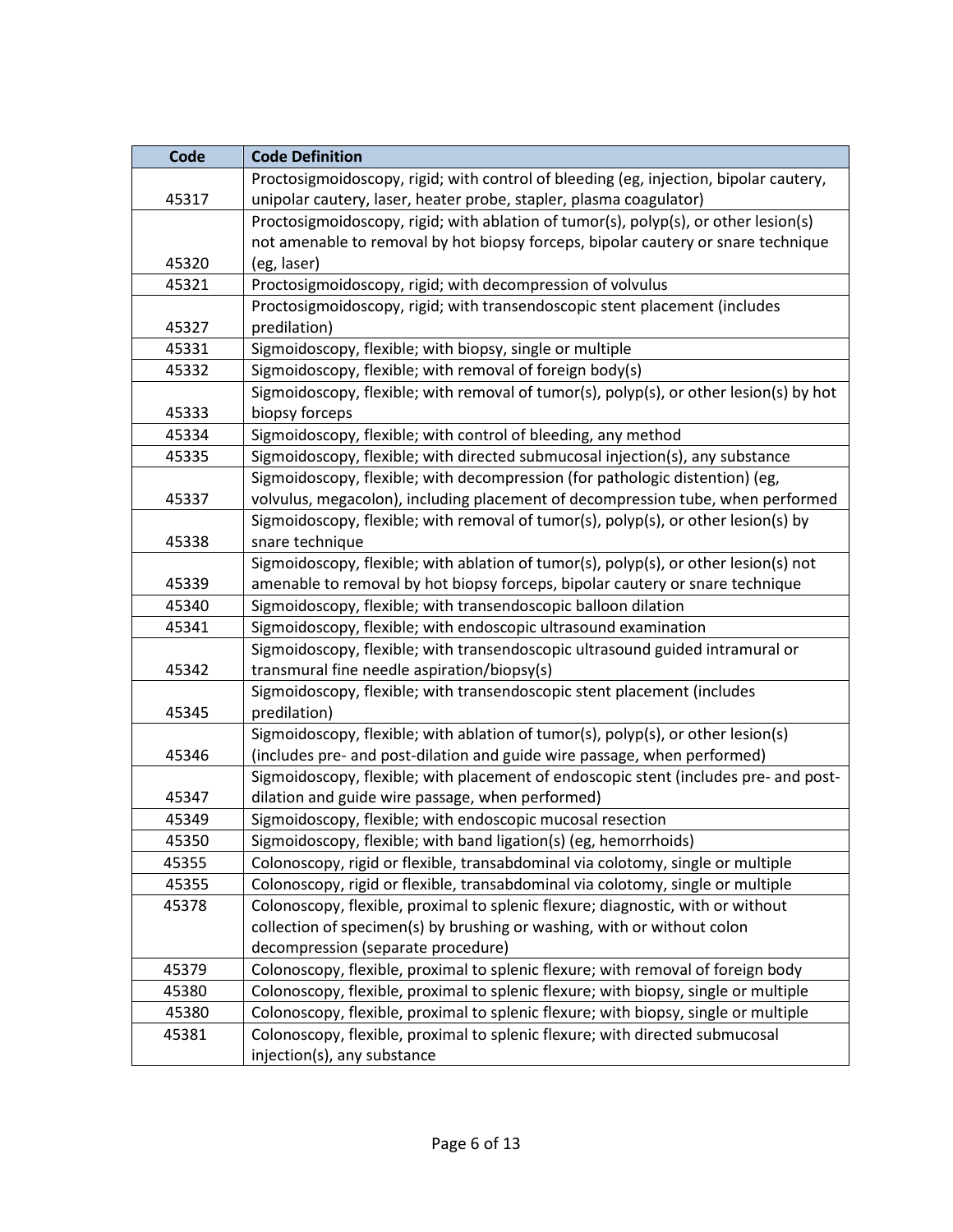| Code  | <b>Code Definition</b>                                                                                                                                                                              |
|-------|-----------------------------------------------------------------------------------------------------------------------------------------------------------------------------------------------------|
| 45382 | Colonoscopy, flexible, proximal to splenic flexure; with control of bleeding (eg,<br>injection, bipolar cautery, unipolar cautery, laser, heater probe, stapler, plasma<br>coagulator)              |
| 45383 | Colonoscopy, flexible, proximal to splenic flexure; with ablation of tumor(s),<br>polyp(s), or other lesion(s) not amenable to removal by hot biopsy forceps, bipolar<br>cautery or snare technique |
| 45384 | Colonoscopy, flexible, proximal to splenic flexure; with removal of tumor(s),<br>polyp(s), or other lesion(s) by hot biopsy forceps or bipolar cautery                                              |
| 45385 | Colonoscopy, flexible, proximal to splenic flexure; with removal of tumor(s),<br>polyp(s), or other lesion(s) by snare technique                                                                    |
| 45386 | Colonoscopy, flexible, proximal to splenic flexure; with dilation by balloon, 1 or<br>more strictures                                                                                               |
| 45387 | Colonoscopy, flexible, proximal to splenic flexure; with transendoscopic stent<br>placement (includes predilation)                                                                                  |
| 45387 | Colonoscopy, flexible, proximal to splenic flexure; with transendoscopic stent<br>placement (includes predilation)                                                                                  |
| 45388 | Colonoscopy, flexible; with ablation of tumor(s), polyp(s), or other lesion(s) (includes<br>pre- and post-dilation and guide wire passage, when performed)                                          |
| 45389 | Colonoscopy, flexible; with endoscopic stent placement (includes pre- and post-<br>dilation and guide wire passage, when performed)                                                                 |
| 45390 | Colonoscopy, flexible; with endoscopic mucosal resection                                                                                                                                            |
| 45391 | Colonoscopy, flexible, proximal to splenic flexure; with endoscopic ultrasound<br>examination                                                                                                       |
| 45392 | Colonoscopy, flexible, proximal to splenic flexure; with transendoscopic ultrasound<br>guided intramural or transmural fine needle aspiration/biopsy(s)                                             |
| 45393 | Colonoscopy, flexible; with decompression (for pathologic distention) (eg, volvulus,<br>megacolon), including placement of decompression tube, when performed                                       |
| 45398 | Colonoscopy, flexible; with band ligation(s) (eg, hemorrhoids)                                                                                                                                      |
| 88305 | Level IV - Surgical pathology, gross and microscopic examination                                                                                                                                    |
| G0105 | Colorectal cancer screening; colonoscopy on individual at high risk                                                                                                                                 |
| G0120 | Colorectal cancer screening; alternative to G0105, screening colonoscopy, barium<br>enema                                                                                                           |
| G0121 | Colorectal cancer screening; colonoscopy on individual not meeting criteria for high<br>risk                                                                                                        |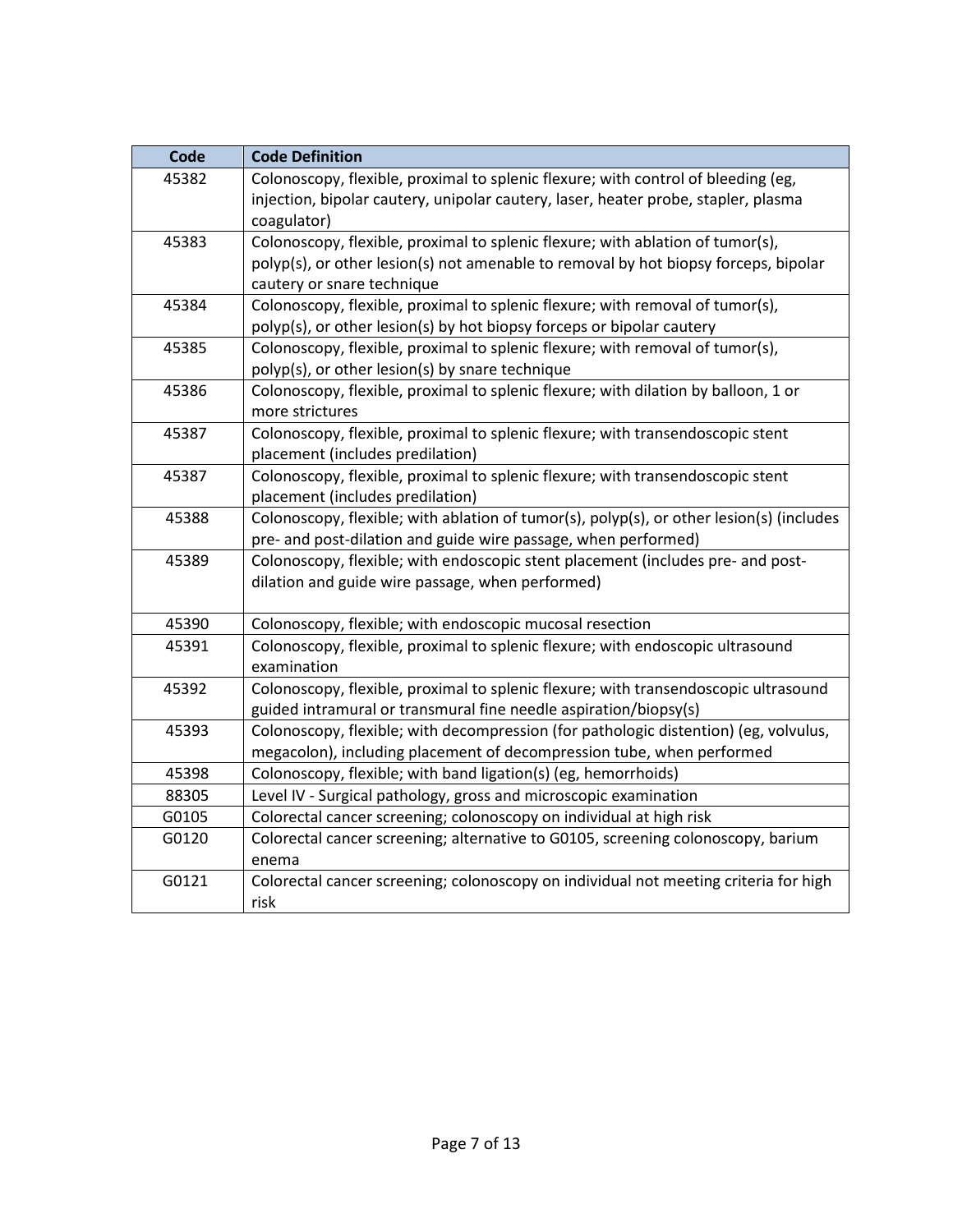# **Codes, Terms, and Definitions**

# Acronyms & Abbreviations Defined

| Acronym or<br><b>Abbreviation</b> |          | <b>Definition</b>                                                             |
|-----------------------------------|----------|-------------------------------------------------------------------------------|
| AMA                               | $\equiv$ | <b>American Medical Association</b>                                           |
| CBC                               | $\equiv$ | Complete Blood Count                                                          |
| CCI                               | $\equiv$ | Correct Coding Initiative (see "NCCI")                                        |
| <b>CMS</b>                        | $\equiv$ | <b>Centers for Medicare and Medicaid Services</b>                             |
| <b>CPT</b>                        | $=$      | <b>Current Procedural Terminology</b>                                         |
| <b>DNA</b>                        | $\equiv$ | Deoxyribonucleic acid                                                         |
| <b>DRG</b>                        | $\equiv$ | Diagnosis Related Group (also known as/see also MS DRG)                       |
| <b>HCPCS</b>                      | $\equiv$ | Healthcare Common Procedure Coding System                                     |
|                                   |          | (acronym often pronounced as "hick picks")                                    |
| Hct                               | $\equiv$ | Hematocrit                                                                    |
| Hgb                               | $\equiv$ | Hemaglobin                                                                    |
| <b>HIPAA</b>                      | $\equiv$ | Health Insurance Portability and Accountability Act                           |
| LDL                               | $\equiv$ | Low-density lipoprotein                                                       |
| MS DRG                            | $\equiv$ | Medicare Severity Diagnosis Related Group (also known as/see also DRG)        |
| <b>NCCI</b>                       | $=$      | National Correct Coding Initiative (aka "CCI")                                |
| PPACA                             | $\equiv$ | Patient Protection and Affordable Care Act                                    |
| <b>RBC</b>                        | $\equiv$ | Red Blood Count                                                               |
| <b>RNA</b>                        | $=$      | Ribonucleic acid                                                              |
| <b>RPM</b>                        | $=$      | Reimbursement Policy Manual (e.g. in context of "RPM052" policy number, etc.) |
| <b>TSH</b>                        | $\equiv$ | <b>Thyroid Stimulating Hormone</b>                                            |
| UB                                | $=$      | <b>Uniform Bill</b>                                                           |
| <b>WBC</b>                        | $\equiv$ | White Blood Count                                                             |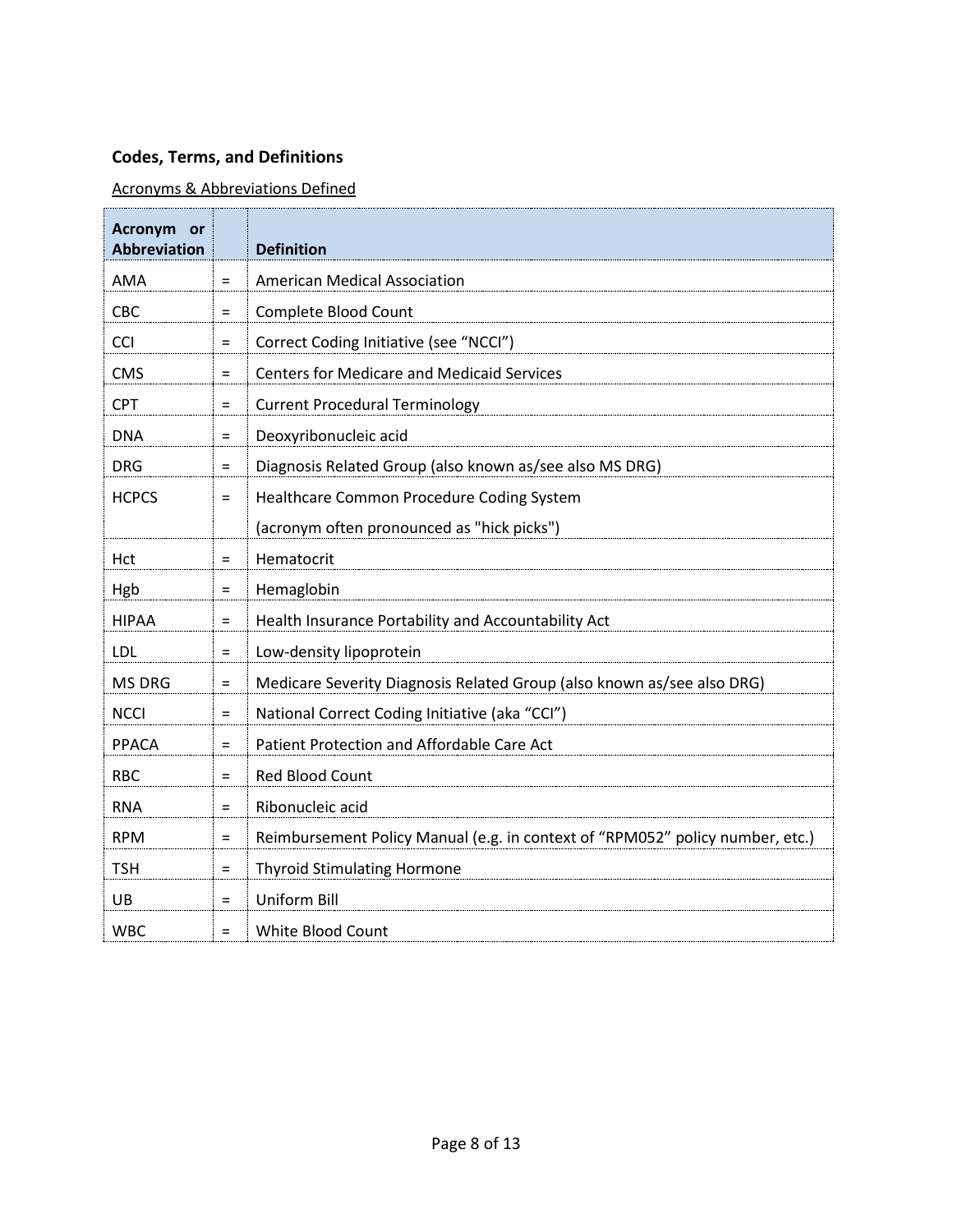### Summary of Synonyms:

Preventive = Screening = Routine benefits *(no symptoms or problems)* Prophylactic = Preventive *(no symptoms or problems)* Medical = Diagnostic or Therapeutic *(symptoms or problems exist)*

# Definition of Terms:

| <b>Term</b>                   | <b>Definition of Term</b>                                                                                                                                                                                                                                                                                                                                                                                                                                           |
|-------------------------------|---------------------------------------------------------------------------------------------------------------------------------------------------------------------------------------------------------------------------------------------------------------------------------------------------------------------------------------------------------------------------------------------------------------------------------------------------------------------|
| Diagnostic                    | The member is having symptoms or health problems. Tests and/or procedures are<br>ordered to assist in determining the cause of the symptoms or health problems.                                                                                                                                                                                                                                                                                                     |
|                               | Diagnostic tests are considered under the <b>Medical</b> benefit category. They are never<br>considered Preventive Care. A problem already exists.                                                                                                                                                                                                                                                                                                                  |
|                               | Diagnostic services are performed "to obtain information to aid in the assessment of a<br>medical condition or the identification of a diseaseto determine the nature and<br>severity of an ailment or injury." (CMS <sup>4</sup> )                                                                                                                                                                                                                                 |
| Medical                       | Medical services are those which are recommended by a doctor in order to diagnose<br>symptoms, or treat or monitor a known medical condition, health problem, or disease.<br>If it's testing that's being done, it might be called <i>diagnostic</i> testing.                                                                                                                                                                                                       |
| Preventive<br>Care            | Preventive, in insurance terms, is synonymous with routine or screening. Preventive, in<br>medical terms, is also synonymous with prophylactic.                                                                                                                                                                                                                                                                                                                     |
| Preventive<br><b>Services</b> | Preventive service(s) are provided to help [the member] avoid becoming sick in the<br>first place. (healthinsurance.org <sup>1</sup> )                                                                                                                                                                                                                                                                                                                              |
|                               | Preventive tests and services are performed when the member has no signs or<br>symptoms, no indications that they are not healthy.                                                                                                                                                                                                                                                                                                                                  |
|                               | [Preventive Care is] a pattern of nursing and medical care that focuses on disease<br>prevention and health maintenance. It includes early diagnosis of disease, discovery<br>and identification of people at risk of development of specific problems, counseling,<br>and other necessary intervention to avert a health problem. Screening tests, health<br>education, and immunization programs are common examples of preventive care.<br>(Mosby <sup>2</sup> ) |
| Prophylactic                  | Guarding from or preventing the spread or occurrence of disease or infection. Tending<br>to prevent or ward off. Preventive. (Merriam Webste <sup>5</sup> )                                                                                                                                                                                                                                                                                                         |
|                               | Synonyms: Preventive, Precautionary. (Merriam Webste <sup>5</sup> )                                                                                                                                                                                                                                                                                                                                                                                                 |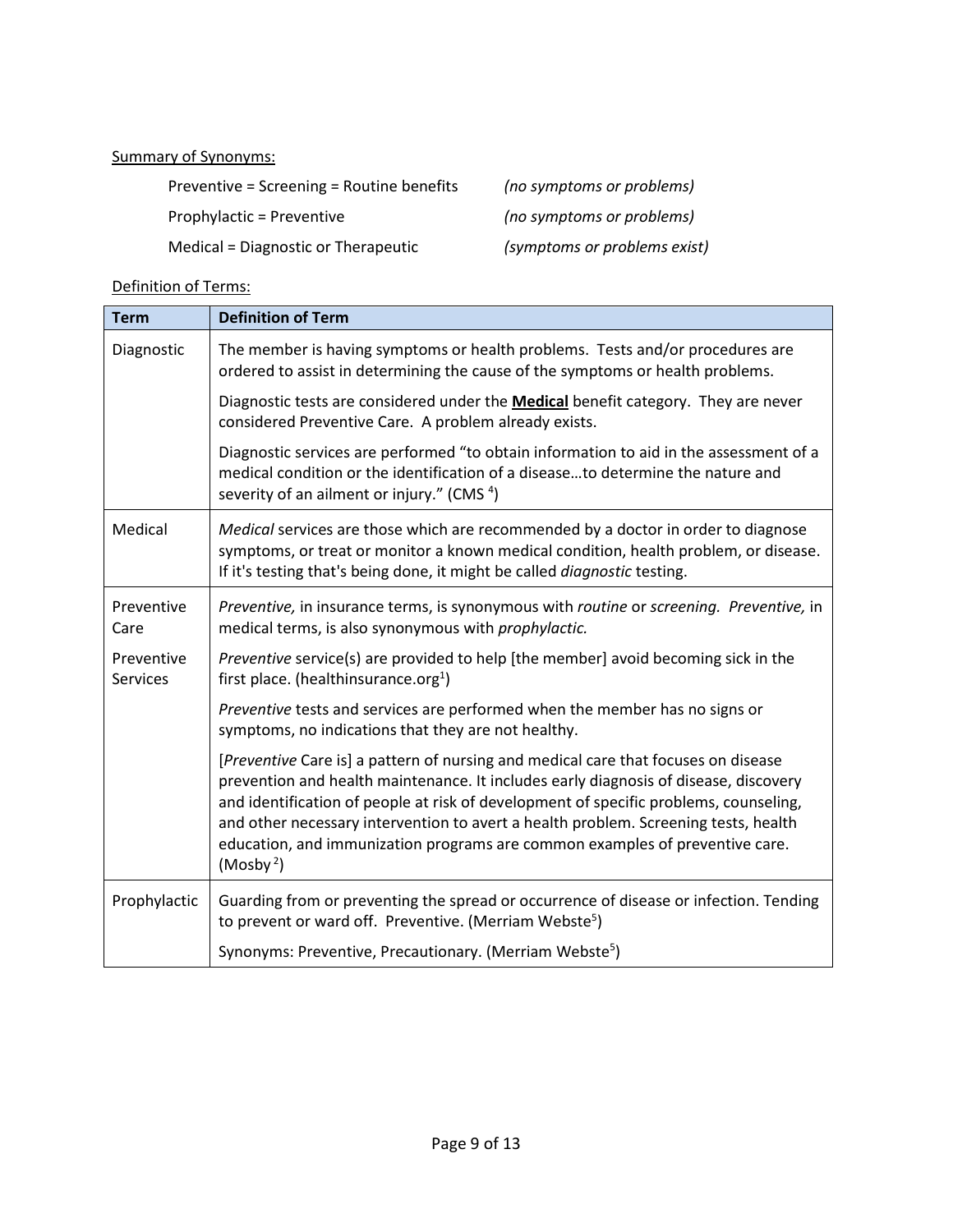| <b>Term</b>           | <b>Definition of Term</b>                                                                                                                                                                                                                                                                                                                                                |
|-----------------------|--------------------------------------------------------------------------------------------------------------------------------------------------------------------------------------------------------------------------------------------------------------------------------------------------------------------------------------------------------------------------|
| Routine               | Routine, in insurance terms, is synonymous with screening or preventative.                                                                                                                                                                                                                                                                                               |
|                       | Routine services are those things that doctors recommend to ordinary people, who are<br>healthy as far as they know, in order to screen them for things that may not be causing<br>symptoms yet. There are no known health problems, symptoms, chronic conditions,<br>or injuries.                                                                                       |
|                       | Synonyms: Preventive, Screening                                                                                                                                                                                                                                                                                                                                          |
| Routine<br>Monitoring | Routine monitoring of an existing health condition (such as diabetes or high<br>cholesterol) is not a routine preventive service. In this case, the word "routine" does<br>not refer to the health insurance benefit category, but rather it means that the testing<br>or care is considered a medical standard of care for the patient's known problem or<br>condition. |
|                       | Anytime a known condition or problem exists, the testing and care for that condition is<br>never considered preventive; instead it is covered under the benefit category for that<br>condition (e.g. Medical, Substance Use Disorder, Maternity, Infertility, etc.).                                                                                                     |
| Screening             | Screening, in insurance terms, is synonymous with routine or preventative.                                                                                                                                                                                                                                                                                               |
| <b>Services</b>       | Screening is the testing for disease or disease precursors in seemingly well individuals<br>so that early detection and treatment can be provided for those who test positive for<br>the disease. (Optum <sup>6</sup> ) (emphasis added)                                                                                                                                 |
|                       | Tests or procedures performed for a patient who does not have symptoms, abnormal<br>findings, or any past history of the disease; used to detect an undiagnosed disease so<br>that medical treatment can begin. (McGraw-Hill <sup>3</sup> )                                                                                                                              |
| Surveillance          | Close and continuous observation or testing (Merriam Webster <sup>5</sup> )                                                                                                                                                                                                                                                                                              |
|                       | Surveillance testing is considered Medical if it is being done to observe or monitor a<br>known symptom or problem. The diagnosis code needs to indicate the problem or<br>symptom which is being observed or monitored.                                                                                                                                                 |
|                       | Surveillance testing is considered Preventive if the patient is being observed because<br>of risk factors (e.g. work environment) or due to family history.                                                                                                                                                                                                              |

# Modifier Definitions:

| <b>Modifier</b> | <b>Modifier Definition</b>                                                                                                                                                                                                                                                                                                                                                                                                                                                          |
|-----------------|-------------------------------------------------------------------------------------------------------------------------------------------------------------------------------------------------------------------------------------------------------------------------------------------------------------------------------------------------------------------------------------------------------------------------------------------------------------------------------------|
| Modifier 33     | Preventive Services: When the primary purpose of the service is the delivery of an<br>evidence based service in accordance with a US Preventive Services Task Force A or B<br>rating in effect and other preventive services identified in preventive services mandates<br>(legislative or regulatory), the service may be identified by adding 33 to the procedure.<br>For separately reported services specifically identified as preventive, the modifier should<br>not be used. |
| Modifier PT     | Colorectal cancer screening test; converted to diagnostic test or other procedure                                                                                                                                                                                                                                                                                                                                                                                                   |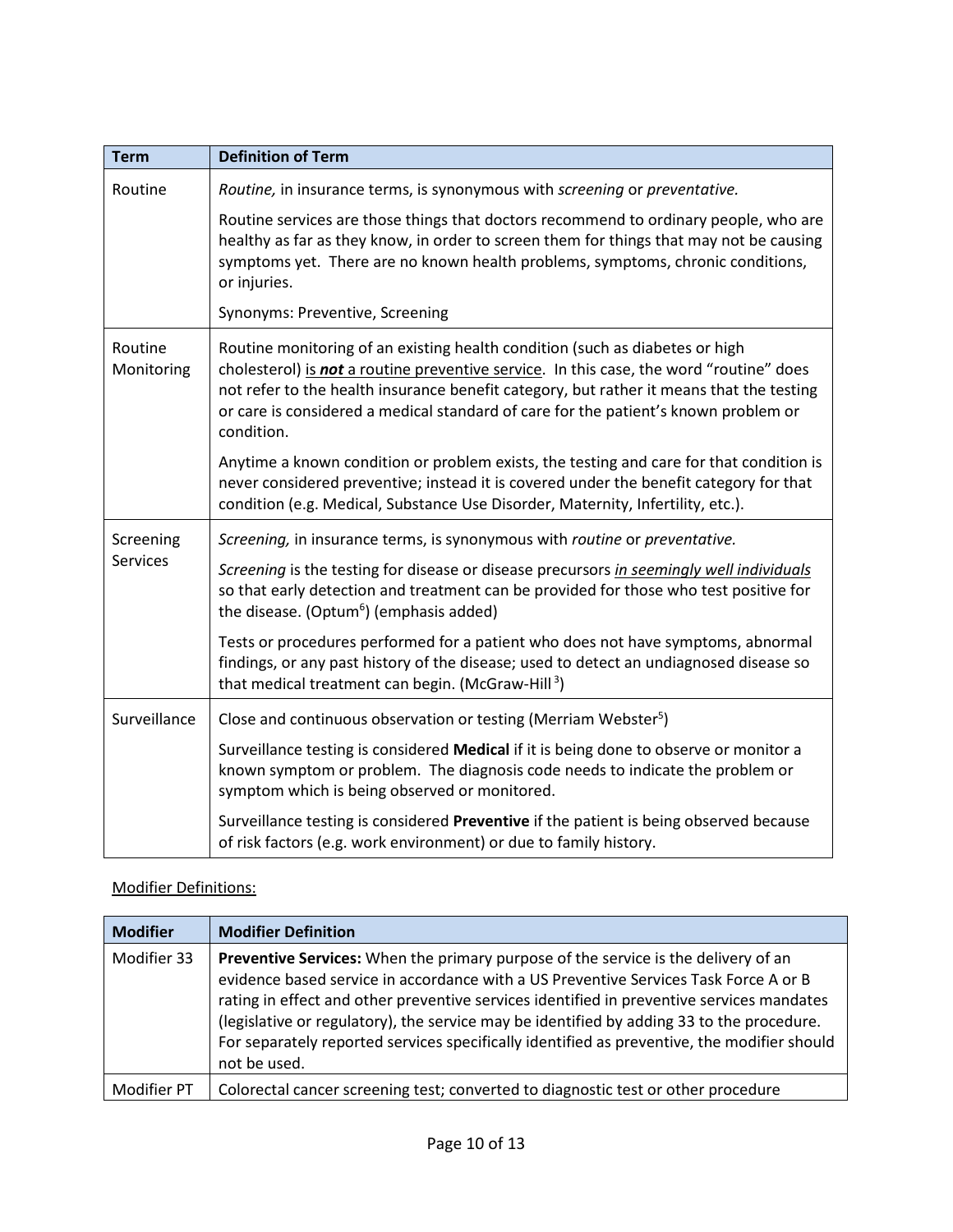| <b>Modifier</b> | <b>Modifier Definition</b>                                                        |
|-----------------|-----------------------------------------------------------------------------------|
| Modifier GA     | Waiver of liability statement issued as required by payer policy, individual case |
| Modifier GX     | Notice of liability issued, voluntary under payer policy                          |

### **Coding Guidelines**

"Selection of Principle Diagnosis: The circumstances of inpatient admission always govern the selection of principle diagnosis. The principle diagnosis is defined in the Uniform Hospital Discharge Data Set (UHDDS) as "that condition established after study to be chiefly responsible for occasioning the admission of the patient to the hospital for care."…In determining the principle diagnosis, coding conventions in the ICD-10-CM, the Tabular List and Alphabetical Index take precedence over these official [UHDDS] guidelines." (Optum<sup>7</sup>)

"In the outpatient setting, the term first-listed diagnosis is used in lieu of principle diagnosis." (Optum<sup>8</sup>)

"List first the ICD-10-CM code for the diagnosis, condition, problem, or other reason for encounter/visit shown in the medical record to be chiefly responsible for the services provided…In some cases the firstlisted diagnosis may be a symptom when a diagnosis has not been established (confirmed) by the physician." (Optum<sup>9</sup>)

### **Cross References**

- A. Moda Health Plan Adult and Child Preventive Services summaries. To locate, go to www.modahealth.com and search for keyword "preventive." (See: [https://www.modahealth.com/reform/prev\\_svcs.shtml](https://www.modahealth.com/reform/prev_svcs.shtml) . )
- B. "Colorectal Cancer Screening And Related Ancillary Services." Moda Health Reimbursement Policy Manual, RPM046.
- C. "Medical Records Documentation Standards." Moda Health Reimbursement Policy Manual, RPM039.

### **References & Resources**

- 1. healthinsurance.org. http://www.medicareresources.org/glossary/, last accessed 10/31/2013.
- 2. Mosby's Medical Dictionary, 8th edition. © 2009, Elsevier. http://medicaldictionary.thefreedictionary.com/preventive+care, last accessed 10/31/2013.
- 3. http://highered.mcgraw-hill.com/sites/0073521914/student\_view0/glossary.html#top, last accessed 10/31/2013.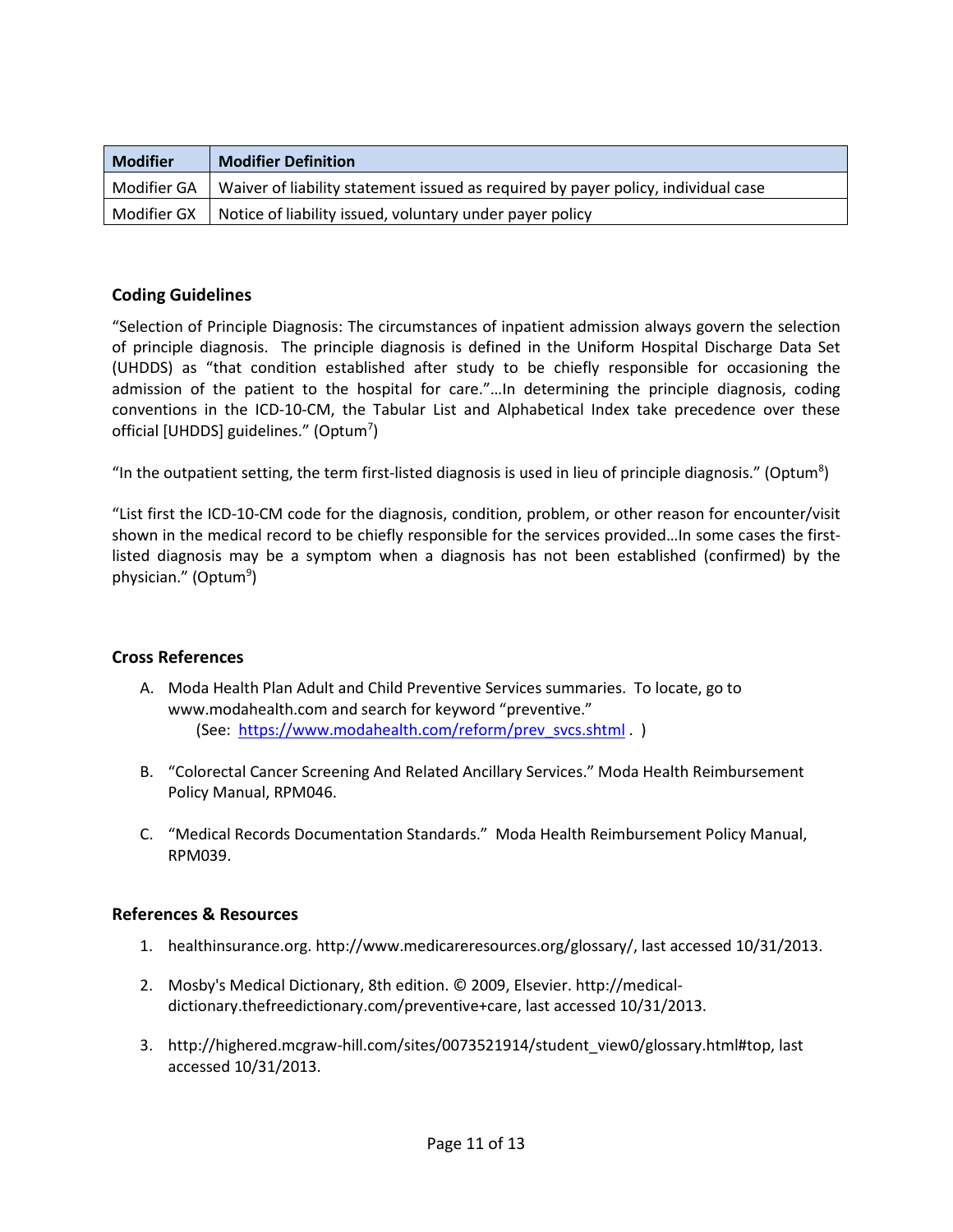- 4. CMS. "Diagnostic Services Defined." *Medicare Benefit Policy Manual* (Pub. 100-2). Chapter 6, § 20.4.1.
- 5. Merriam Webster. Online Medical Dictionary. [http://www.merriam-webster.com](http://www.merriam-webster.com/) .
- 6. Official ICD-10-CM Guidelines for Coding and Reporting, §I, C, 21, c, 5). *ICD-10-CM 2017.* Optum: 2016.
- 7. Official ICD-10-CM Guidelines for Coding and Reporting, §II. *ICD-10-CM 2017.* Optum: 2016.
- 8. Official ICD-10-CM Guidelines for Coding and Reporting, §IV, A. *ICD-10-CM 2017.* Optum: 2016.
- 9. Official ICD-10-CM Guidelines for Coding and Reporting, §IV, G. *ICD-10-CM 2017.* Optum: 2016.
- 10. Rodriguez, Denis, CPC. "Keep up with ASC Colonoscopy Clarifications." *AAPC Cutting Edge,* May 2013: pp. 22-25.

## **Background Information**

Sometimes, the exact same test or procedure can be covered by a member's plan in two or more different ways, depending upon why it is being done. The primary (or first-listed) diagnosis code billed describes the chief reason why the service is being done, which can affect the processing and benefit level for the service. This is one of many reasons that it is critical to accurately select the diagnosis code when submitting claims for these services.

Member plans have different benefit levels and cost-sharing responsibilities for Preventive Services versus Medical Services. Although member plans do vary, medical services generally apply to the member's deductible and generally have copays and/or coinsurance. Preventive services mandated by the Patient Protection and Affordable Care Act are covered at 100% (no cost-sharing).

Some lab tests and other procedures are eligible for either Preventive or Medical benefit categories, depending upon why they are done and the frequency performed. Other tests are only eligible for Medical benefits and are not covered at all under the Preventive benefit.

## **IMPORTANT STATEMENT**

The purpose of this Reimbursement Policy is to document Moda Health's payment guidelines for those services covered by a member's medical benefit plan. Healthcare providers (facilities, physicians and other professionals) are expected to exercise independent medical judgment in providing care to members. Moda Health Reimbursement Policy is not intended to impact care decisions or medical practice.

Providers are responsible for accurately, completely, and legibly documenting the services performed. Billed codes shall be fully supported in the medical record and/or office notes. Providers are expected to submit claims for services rendered using valid codes from HIPAA-approved code sets. Claims are to be coded appropriately according to industry standard coding guidelines (including but not limited to UB